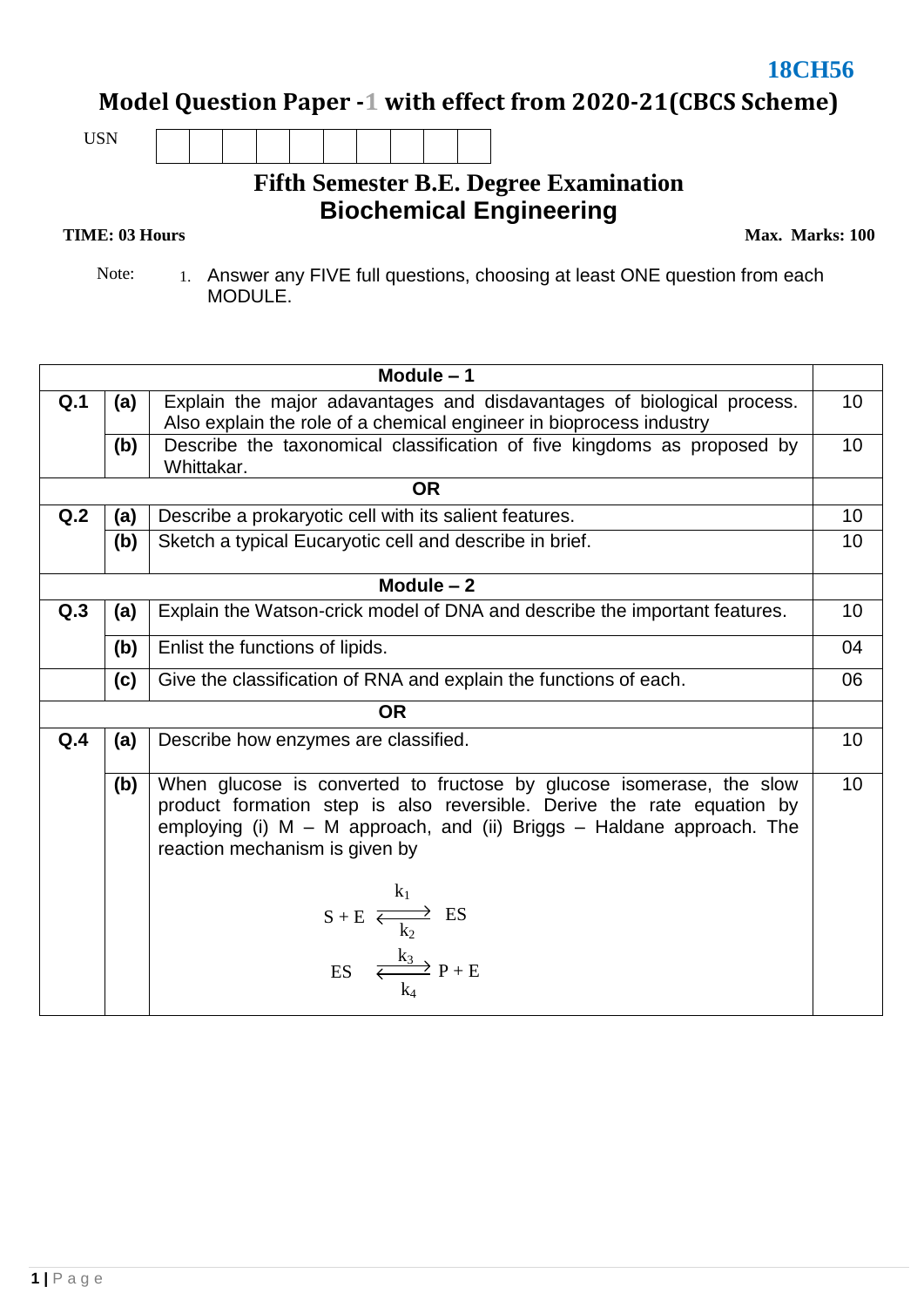## $18CH56$

| Module $-3$ |                                                                                        |                                                                                  |                          |                      |                                                                              |  |    |  |  |
|-------------|----------------------------------------------------------------------------------------|----------------------------------------------------------------------------------|--------------------------|----------------------|------------------------------------------------------------------------------|--|----|--|--|
| Q.5         | (a)                                                                                    | Explain the methods for the evaluation of M-M kinetic parameters.                |                          |                      |                                                                              |  |    |  |  |
|             | (b)                                                                                    |                                                                                  |                          |                      | Estimate the values of kinetic parameters of M-M equation for the data given |  | 10 |  |  |
|             |                                                                                        | below:                                                                           |                          |                      |                                                                              |  |    |  |  |
|             |                                                                                        |                                                                                  |                          |                      |                                                                              |  |    |  |  |
|             |                                                                                        |                                                                                  | S.                       | <b>Substrate</b>     | Initial rate of                                                              |  |    |  |  |
|             |                                                                                        |                                                                                  | No.                      | concentration        | reaction                                                                     |  |    |  |  |
|             |                                                                                        |                                                                                  |                          | $(g\text{-mol/m}^3)$ | $(g$ -mol/m <sup>3</sup> .min)                                               |  |    |  |  |
|             |                                                                                        |                                                                                  | 1                        | 0.2<br>0.15          | 4.36<br>3.89                                                                 |  |    |  |  |
|             |                                                                                        |                                                                                  | $\overline{2}$<br>3      | 0.1                  | 3.55                                                                         |  |    |  |  |
|             |                                                                                        |                                                                                  | $\overline{\mathcal{A}}$ | 0.075                | 3.07                                                                         |  |    |  |  |
|             |                                                                                        |                                                                                  | 5                        | 0.05                 | 2.53                                                                         |  |    |  |  |
|             |                                                                                        |                                                                                  | 6                        | 0.025                | 1.65                                                                         |  |    |  |  |
|             |                                                                                        |                                                                                  | 7                        | 0.01                 | 0.777                                                                        |  |    |  |  |
|             |                                                                                        |                                                                                  | 8                        | 0.005                | 0.430                                                                        |  |    |  |  |
|             |                                                                                        |                                                                                  |                          |                      |                                                                              |  |    |  |  |
| <b>OR</b>   |                                                                                        |                                                                                  |                          |                      |                                                                              |  |    |  |  |
| Q.6         | (a)                                                                                    | Derive an expression to determine the rate equation for non-competitive          |                          |                      |                                                                              |  |    |  |  |
|             |                                                                                        | inhibition.                                                                      |                          |                      |                                                                              |  |    |  |  |
|             | (b)                                                                                    | What is meant by immobilization of enzymes? Describe different methods of        |                          |                      |                                                                              |  |    |  |  |
|             |                                                                                        | immobilization.                                                                  |                          |                      |                                                                              |  |    |  |  |
| Module $-4$ |                                                                                        |                                                                                  |                          |                      |                                                                              |  |    |  |  |
| Q.7         | (a)                                                                                    | Describe the operation & maintenance of a typical aseptic aerobic                |                          |                      |                                                                              |  |    |  |  |
|             |                                                                                        | fermentation.<br>10                                                              |                          |                      |                                                                              |  |    |  |  |
|             | (b)                                                                                    | Describe in detail batch and continuous thermal sterilization.<br><b>OR</b>      |                          |                      |                                                                              |  |    |  |  |
|             |                                                                                        |                                                                                  |                          |                      |                                                                              |  | 10 |  |  |
| Q.8         | (a)                                                                                    | Describe various phases of cell cell growth in a batch culture, with a neat      |                          |                      |                                                                              |  |    |  |  |
|             |                                                                                        | diagram.                                                                         |                          |                      |                                                                              |  |    |  |  |
|             | (b)                                                                                    | Derive an expression to determine the substrate concentration resulting in<br>10 |                          |                      |                                                                              |  |    |  |  |
|             |                                                                                        | maximum value of specific growth rate.                                           |                          |                      |                                                                              |  |    |  |  |
| Module $-5$ |                                                                                        |                                                                                  |                          |                      |                                                                              |  |    |  |  |
| Q.9         | Explain theory of filtration. With a neat sketch describe the working principle<br>(a) |                                                                                  |                          |                      |                                                                              |  | 10 |  |  |
|             |                                                                                        | of continuous rotary vacuum filter.                                              |                          |                      |                                                                              |  |    |  |  |
|             | (b)                                                                                    | Describe the theory of sedimentation and explain the sedimentation<br>10         |                          |                      |                                                                              |  |    |  |  |
|             |                                                                                        | process.                                                                         |                          |                      |                                                                              |  |    |  |  |
| <b>OR</b>   |                                                                                        |                                                                                  |                          |                      |                                                                              |  |    |  |  |
|             | (a)                                                                                    | Explain in detail the physical methods of cell disruption.                       |                          |                      |                                                                              |  | 10 |  |  |
| Q.10        | (b)<br>Describe the working of tubular bowl centrifuge with a neat diagram             |                                                                                  |                          |                      |                                                                              |  | 10 |  |  |